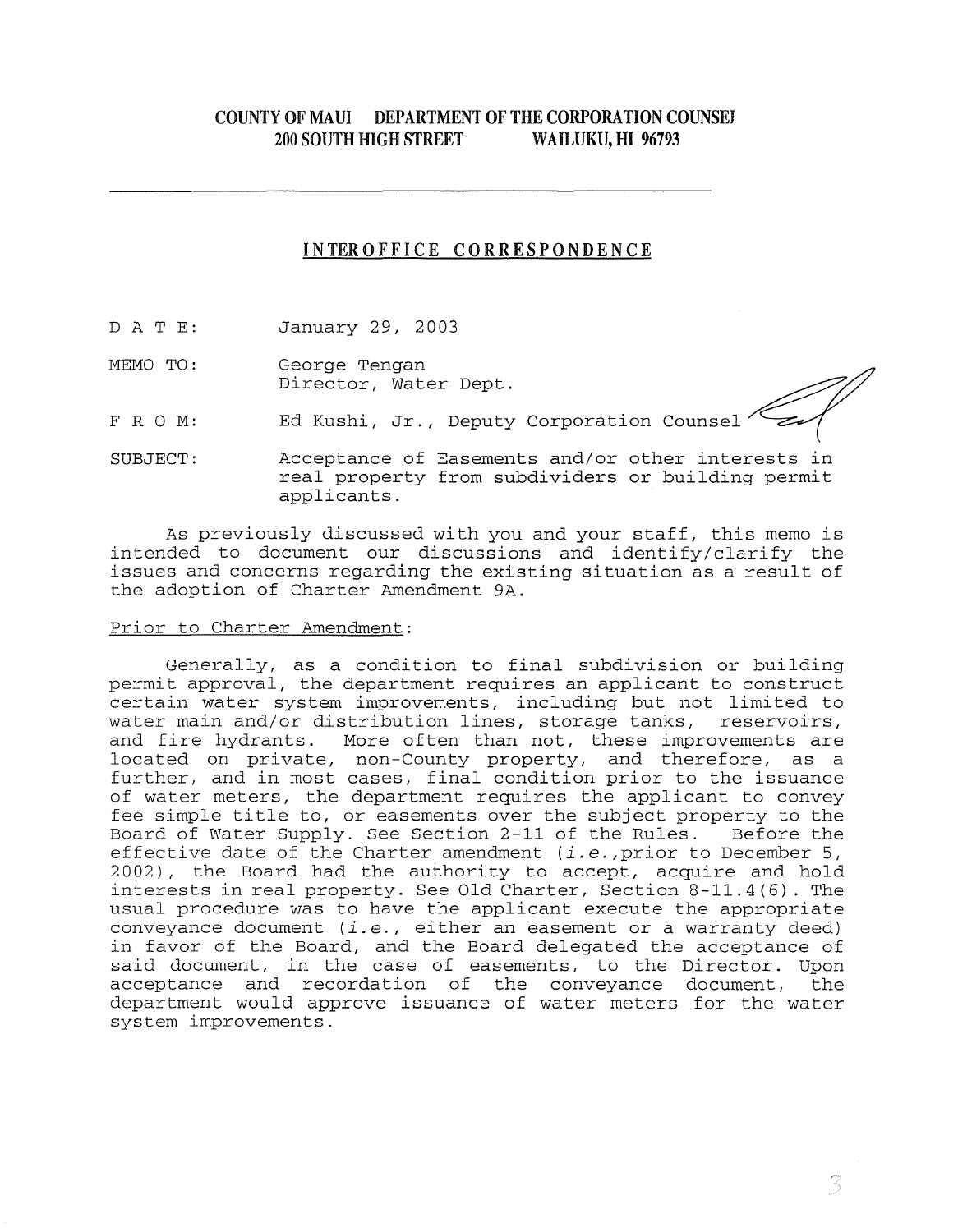George Tengan January 29, 2003 Page 2

### Charter Amendment:

Charter Amendment 9a approved by the voters in the last<br>General election, and effective as of December 5, 2002, election, and effective as specifically deleted the above-referenced Section 8-11.4(6) power from the Board. Accordingly, as in the case with all other County departments requiring dedication and acceptance of real property interests, only the Maui County Council has the authority to accept such dedications on behalf of the County. See Section 3.44.015(C), Maui County Code. Pursuant to said code section, acceptance is by resolution adopted by the Council, which requires only one reading. Using past practice as an estimate, from start to resolution passage (assuming no prolonged debate) will take a minimum of two months, to-wit: transmittal of executed conveyance document with proposed resolution from department to Mayor's office; transmittal from Mayor's office to Council *Chairi* placement on full Council's agenda for referral to *committeei* committee hearing, and creation of committee report recommending passage of resolution; placement on full Council's agenda for adoption of committee report and passage of resolution.

### Issues/Concerns:

Due to the above changes and resulting requirements, many subdivision and permit applicants who have constructed or were in the process of completing construction of the necessary and/or required water system improvements prior to December 5, 2002, are now subject to a minimum two-month delay in obtaining water service.

### Alternatives:

- 1) Let the process work itself out, and advise these applicants of our condolences.
- 2) As preliminarily discussed, propose the following:
	- A) Process the Council resolution as described above.
		- B) **Conditionally,** process final subdivision or permit approval, which would allow the applicants to obtain water service/meters.
		- C) Have the applicant execute an agreement to be recorded in the Bureau or Land Court, which would bind any and all successors and assigns, including mortgagees, in which the applicant would agree and acknowledge that: